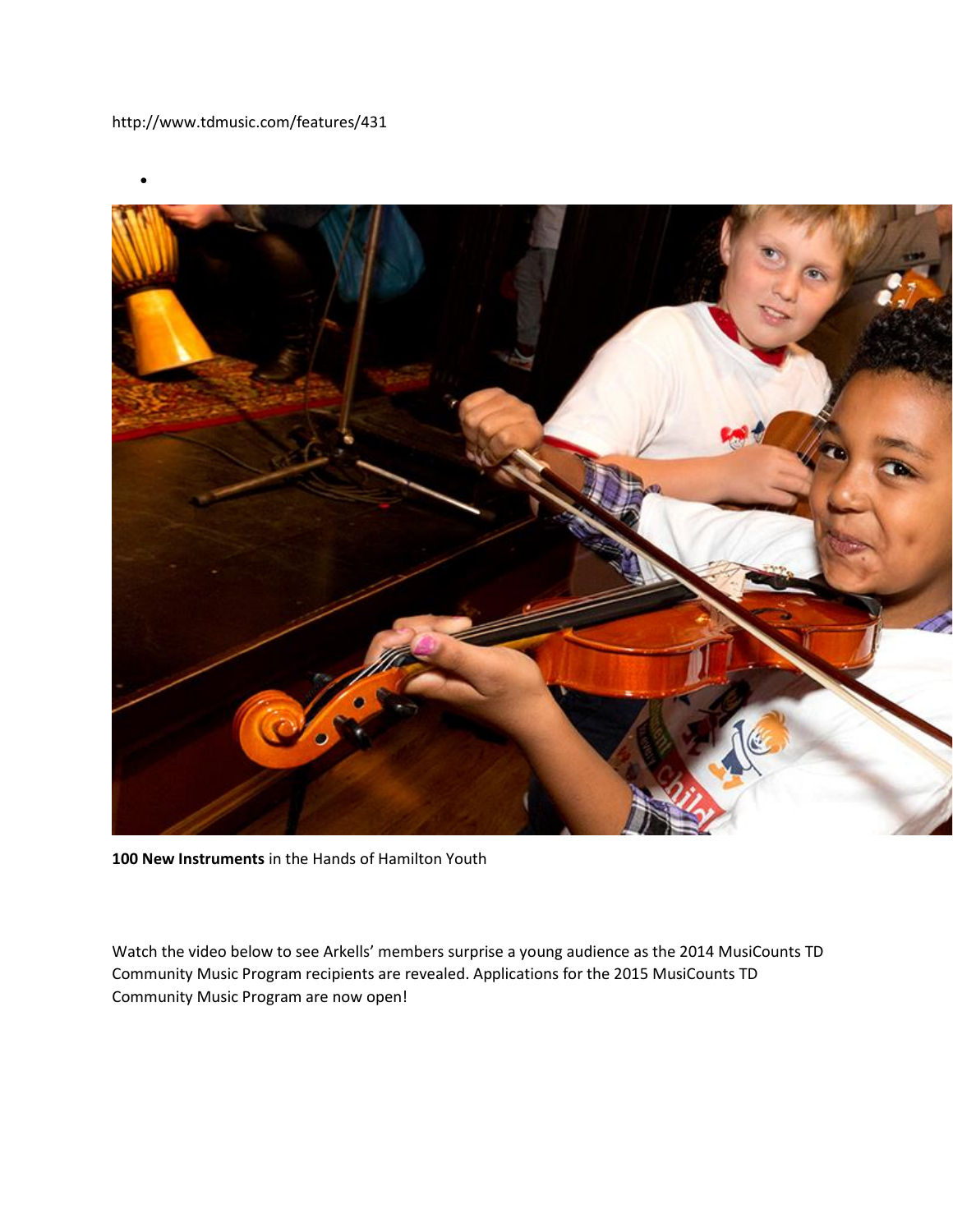

Watch video

## **100 New Instruments in the Hands of Hamilton Youth**

## **Published February 17, 2015**

Talk about a good surprise! Late last year, Max Kerman and Mike DeAngelis, members of JUNO Awardwinning rock group **[Arkells,](http://www.arkells.ca/)** were in their hometown of Hamilton to help announce beneficiaries of the second annual **[MusiCounts TD Community Music Program.](http://www.musicounts.ca/td-community-music-program/)**

Established in 2013, these grants award musical equipment to non-profit organizations providing programs to youth in underserved Canadian communities. In 2014, the program received over 100 applications; 16 organizations were awarded a total of \$220,000 (see the list below).

One beneficiary was Hamilton Music Collective's **[An Instrument for Every Child](https://aninstrumentforeverychild.ca/) program**. Young participants learned the happy news following a surprise performance by Kerman and DeAngelis, as more than 100 shiny new instruments were unveiled.

Check the video to see their response. Visit [here](http://www.musicounts.ca/td-community-music-grants/) to learn more about the 2015 applications.

## **2014 MusiCounts TD Community Music Program Beneficiaries:**

**[All Nations Healin' Thru Artz](http://www.anhta.org/)** – Regina, SK **[Culture for Kids in the Arts](http://www.ckarts.ca/)** – Hamilton, ON **[Hamilton Music Collective](http://www.hamiltonmusiccollective.org/)** – Hamilton, ON **[Heart of the City Piano Program](http://hcppvancouver.ca/)** (Vancouver Chapter) – Vancouver, BC **[John Howard Society of Sudbury](http://www.johnhoward.on.ca/sudbury/)** – Sudbury, ON **[Le Conseil des arts de Chéticamp](http://conseildesartsdecheticamp.ca/)** – Chéticamp, NS **[Lyrical Lines Education Network Inc](http://www.lyricallineseducationnetwork.org/)**. – Kitchener, ON **[New Ross Family Resource Centre](http://www.nrfrc.ca/)** – New Ross, NS